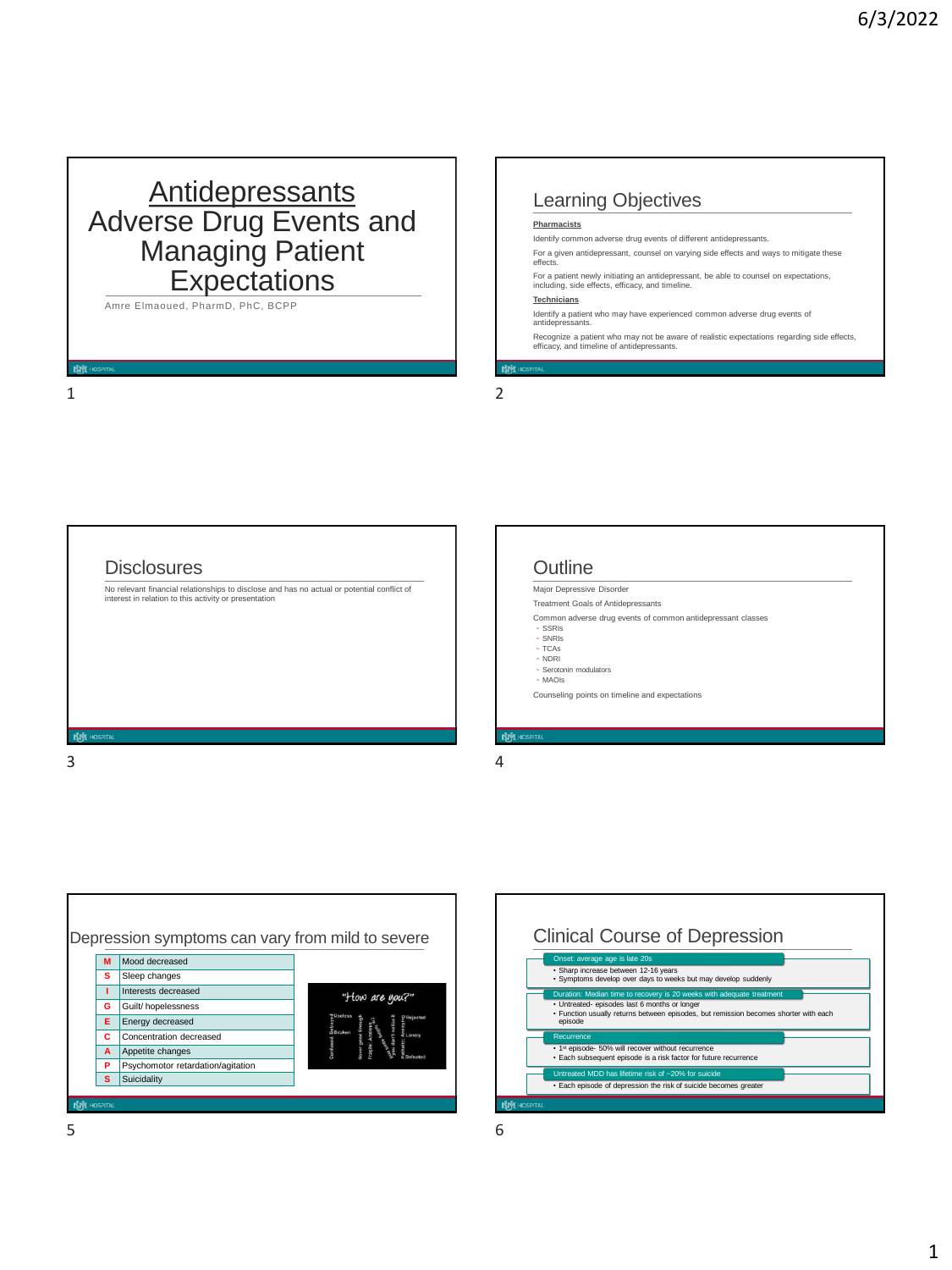## Patient Health Questionnaire (PHQ-9)

|                     | Sensitivity and Specificity of ~%94                                                               | Floor the heat it soughs. Fund other house was fusion<br>kelkered by any of the following problems?<br>Arms "of " he indicate what an exact.                                    | <b>Boot as and</b> | Entrance<br>diam'r. | Mars than<br>hof do<br>diam'r.                              | <b>Black</b><br><b>KINDY BAN</b> |
|---------------------|---------------------------------------------------------------------------------------------------|---------------------------------------------------------------------------------------------------------------------------------------------------------------------------------|--------------------|---------------------|-------------------------------------------------------------|----------------------------------|
|                     |                                                                                                   | 4. L.Mia Informat or pleasure in Aning Wright                                                                                                                                   | $\circ$            |                     | $\rightarrow$                                               | $\mathbf{r}$                     |
| <b>Total Score</b>  | Depression Severity                                                                               | 8. Fosting 4 per, depressed, or hepatens                                                                                                                                        | $\theta$           | ×                   | ٠                                                           |                                  |
| $1 - 4$             | Minimal depression                                                                                | 5. Trouble fatting or streng actions, or steeping too much<br>4. Foxing lead or having little enough                                                                            | $\circ$<br>×       | ٠<br>×              | $\overline{z}$<br>٠                                         | $\rightarrow$<br>٠               |
| $5 - 9$             | Mild depression                                                                                   | A. Press apprehis or expensations                                                                                                                                               | ×                  | ٠                   | ٠                                                           |                                  |
| $10 - 14$           | Moderate depression                                                                               | A. Fooding had about answeall, or that any are a failure or<br>Robert Art Viewmerf or your harrily driver<br>7. Trauble concertaining on things, such as reading the            | $\sim$<br>$\sim$   | ×<br>٠              | $\lambda$<br>٠                                              | ٠                                |
| $15 - 19$           | Moderately severe depression                                                                      | current paper or warmfulne behealtening<br>A Minima or secondal an should that other consist could<br>Future modified. On the cooperation - framing are fluently on             | $\theta$           |                     |                                                             | ٠                                |
| $20 - 27$           | condition that you have keep moving around a lot more.<br>Severe depression<br><b>That should</b> |                                                                                                                                                                                 |                    |                     |                                                             |                                  |
|                     |                                                                                                   | 4. Thoughts that are received a botter of dead, and<br><b><i><u>Banding accounts</u></i></b>                                                                                    | ٠                  |                     | ٠                                                           |                                  |
|                     |                                                                                                   | (Mashhoan professional Par interpretation of TOTAL TOTAL<br>phone rate to accompanying recreas cards                                                                            | add calceless      |                     | ٠                                                           |                                  |
|                     |                                                                                                   | 16. If you checked off any problems, how difficult<br>have those problems reader title you to do<br>when work, bake more of thirds at home, or suit.<br>along with when people? |                    | Van Affraid         | Not defined as an<br>Domandrat (Africa)<br>Esterator misule |                                  |
|                     |                                                                                                   | Consists C 1999 Plan by, All sides exercit. Remained vith economic PRINT-MDC to a milesuit of Plan lay<br>a house to did more                                                   |                    |                     |                                                             |                                  |
| <b>NVI HOSPITAL</b> |                                                                                                   |                                                                                                                                                                                 |                    |                     |                                                             |                                  |
|                     |                                                                                                   |                                                                                                                                                                                 |                    |                     |                                                             |                                  |
|                     |                                                                                                   |                                                                                                                                                                                 |                    |                     |                                                             |                                  |

# **Treatment**

Goals of Treatment

Resolution of current symptoms (i.e., remission) and the prevention of further episodes of depression (i.e., relapse or recurrence)

VA/DoD Clinical Practice Guideline. (2022). The Management of Major Depressive Disorder.

## Treatment Options

Pharmacotherapy

Psychotherapy Refractory: Electroconvulsive Therapy (ECT), TMS, ketamine/esketamine

## $9 \hspace{2.5cm} 10$



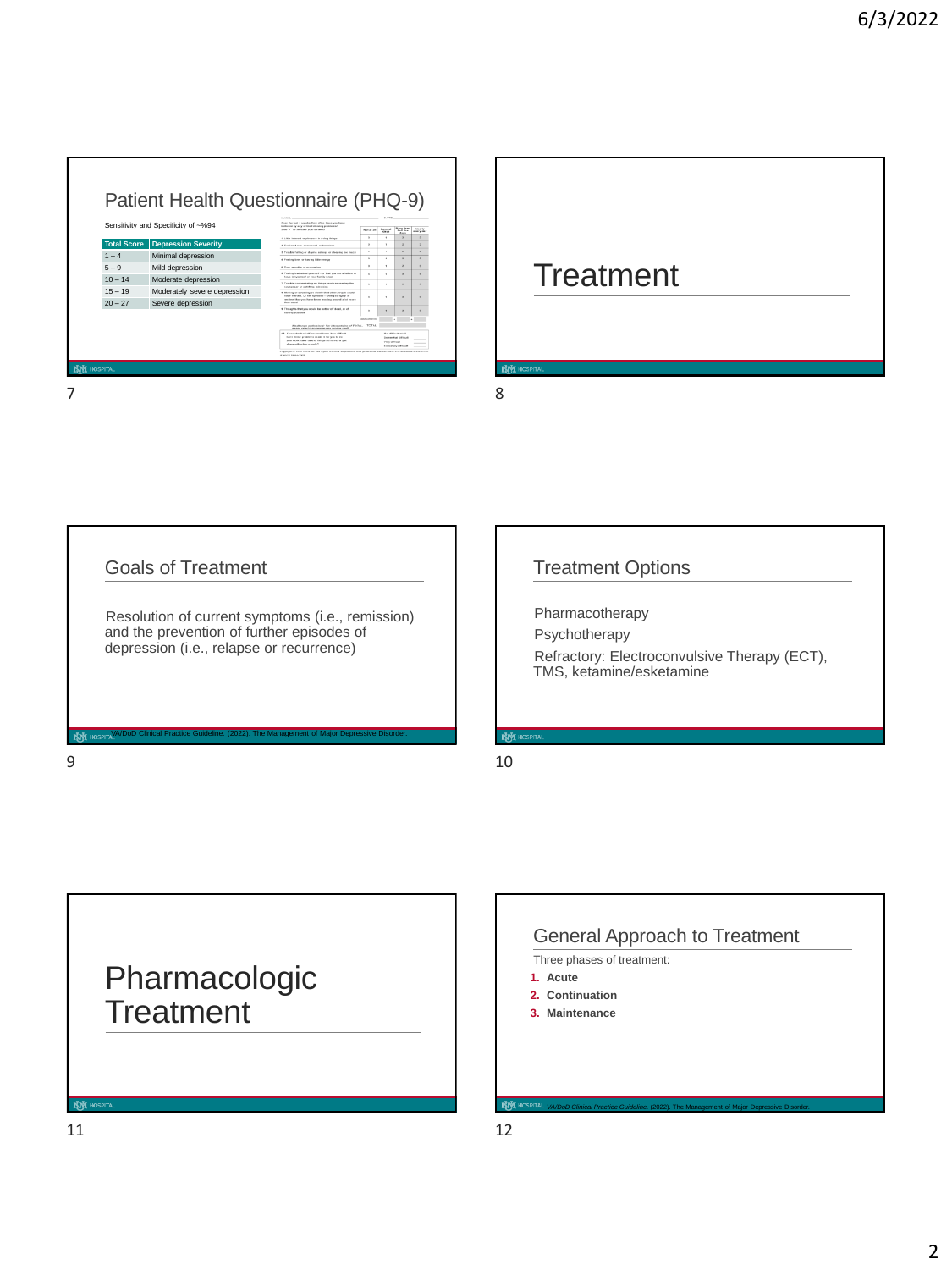



| <b>Continuation Phase</b>                                                                                          |
|--------------------------------------------------------------------------------------------------------------------|
| Phase lasting 4 to 9 months after remission is achieved                                                            |
| • Goal to eliminate residual symptoms<br>• Prevent relapse (i.e., return of symptoms within 6 months of remission) |
| Relapse ranges from 20-85% without continuation of treatment                                                       |
| If depressive symptoms occur, consider:                                                                            |
| • Poor adherence<br>• Substance use<br>• Psychosocial stressors                                                    |



| <b>Inhibitors</b> |      | Selective Serotonin Reuptake |             |
|-------------------|------|------------------------------|-------------|
| <b>SSRI</b>       | Dose | Half-Life                    | Metabolism/ |

| əəri                       | <b>Dose</b> | пан-спе   | <b>Metapolism</b><br><b>Excretion</b> |
|----------------------------|-------------|-----------|---------------------------------------|
| Sertraline                 | 100-200mg   | 22-36 hrs | 2D6 and 2C9                           |
| Citalopram                 | 20-40mg     | 23-45 hrs | 2D6, 2C19                             |
| Escitalopram               | $10-20$ mg  | 27-32 hrs | 2D6, 2C19                             |
| Fluoxetine                 | 10-80mg     | 4-6 days  | 2C9, 2D6*                             |
| Paroxetine                 | 20-50mg     | 24-31hrs  | $2D6*$                                |
| Fluvoxamine                | 100-200mg   | 15-26 hrs | *2D6, *3A4, *2C19,<br>$*1A2$          |
| * Indicate major substrate |             |           |                                       |
|                            |             |           |                                       |
|                            |             |           |                                       |
|                            |             |           |                                       |
| <b>HOSPITAL</b>            |             |           |                                       |





| Desvenlafaxine<br>Duloxetine | 50-400mg   | 11 hrs |                 |
|------------------------------|------------|--------|-----------------|
|                              |            |        | 3A4 2D6         |
|                              | 30-120mg   | 12 hrs | $*2D6$          |
| Venlafaxine ER               | 75-225mg   | 10 hrs | 2D <sub>6</sub> |
| Milnacipran                  | 12mg-300mg | 8 hrs  | Glucuronidation |
| Levomilnacioran              | 20-120mg   | 12 hrs | *3A4, 2C19, 2D6 |
|                              |            |        |                 |
|                              |            |        |                 |
|                              |            |        |                 |
|                              |            |        |                 |
|                              |            |        |                 |
|                              |            |        |                 |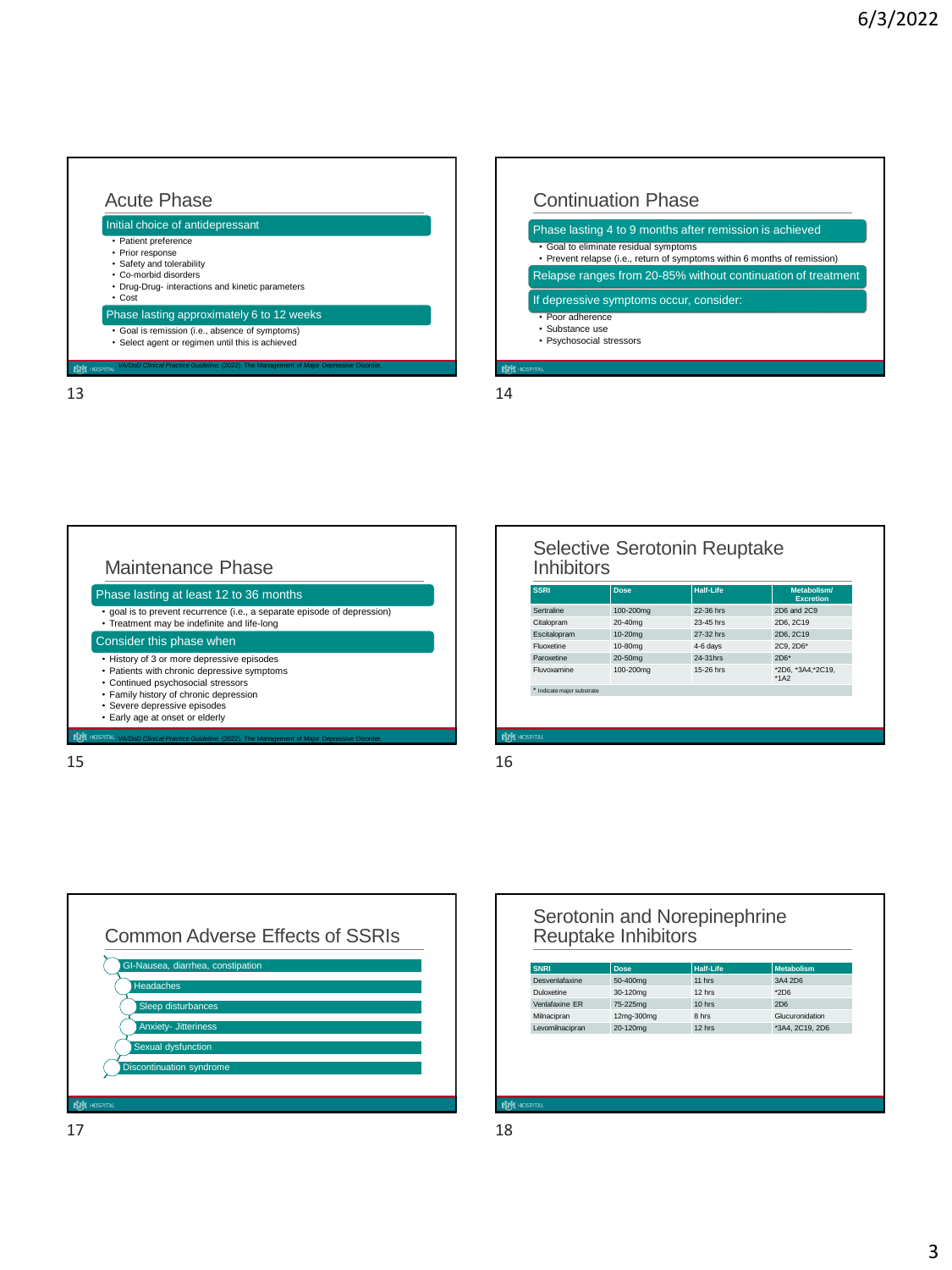

## Serotonin Modulators

| <b>Modulators</b>   | <b>Dose</b> | <b>Half-Life</b> | <b>Metabolism</b>                        |
|---------------------|-------------|------------------|------------------------------------------|
| Trazodone           | 50-200mg    | 6 hrs            | 3A4                                      |
| Nefazodone          | 300-600mg   | $2-4$ hrs        | N-dealkylation,<br>hydroxylation         |
|                     |             |                  |                                          |
| <b>Medication</b>   | <b>Dose</b> | <b>Half-Life</b> | <b>Metabolism</b>                        |
| Vilazodone          | 20-40mg     | 25 hrs           | 3A4*, 2C19, 2D6                          |
| Vortioxetine        | $10-20$ mg  | 66 hrs           | 2D6*, 3A4/5, 2C19,<br>2C9, 2A6, 2C8, 2B6 |
|                     |             |                  |                                          |
|                     |             |                  |                                          |
|                     |             |                  |                                          |
| <b>NNT</b> HOSPITAL |             |                  |                                          |

|                 | GI- Nausea, diarrhea, constipation |  |
|-----------------|------------------------------------|--|
|                 | <b>Headaches</b>                   |  |
|                 | Sleep disturbances                 |  |
|                 | <b>Anxiety- Jitteriness</b>        |  |
|                 | Sexual dysfunction                 |  |
|                 | Discontinuation syndrome           |  |
|                 |                                    |  |
| <b>HOSPITAL</b> |                                    |  |

|                           |             | <b>Bupropion and Mirtazapine</b>                                                                                                                           |                  |                        |
|---------------------------|-------------|------------------------------------------------------------------------------------------------------------------------------------------------------------|------------------|------------------------|
| <b>Medication</b>         | <b>Dose</b> |                                                                                                                                                            | <b>Half-Life</b> | <b>Metabolism</b>      |
| Bupropion<br>(IR, SR, XL) |             | IR: Max 450mg/day divided 3-4<br>times. Do not exceed 150mg per dose<br>12hr: Max 200mg BID. Do not<br>exceed 200mg per dose<br>XL (24hr): Max 450mg daily | 11hrs            | 2 <sub>B6</sub><br>2D6 |
| <b>Medication</b>         |             | Dose                                                                                                                                                       | <b>Half-Life</b> | <b>Metabolism</b>      |
| Mirtazapine               |             | 30-45mg                                                                                                                                                    | $20 - 40$ hrs    | 2D6, 1A2, 3A4          |



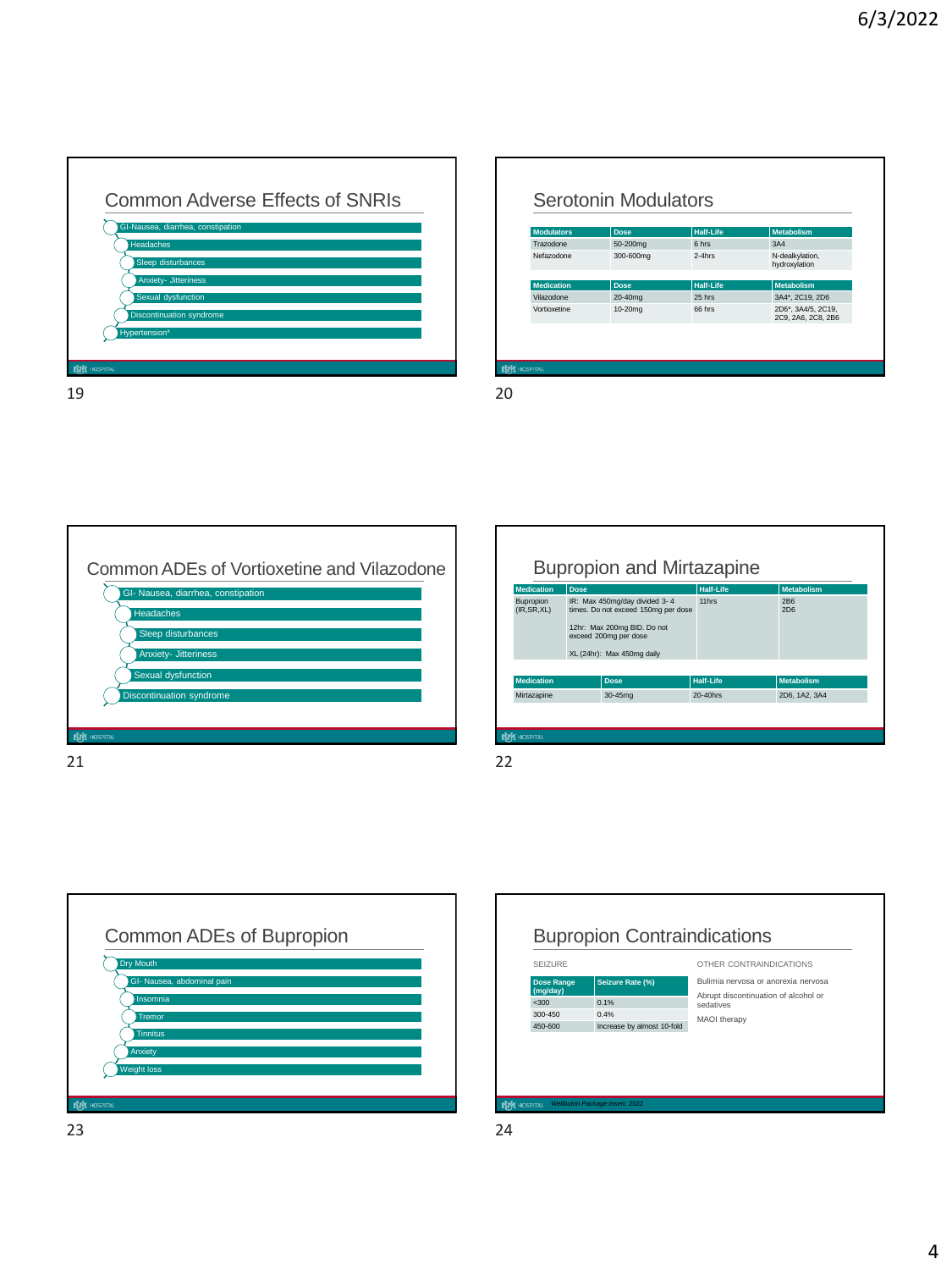٦



|                  |                         | <b>Tricyclic Antidepressants (TCAs)</b>                                          |
|------------------|-------------------------|----------------------------------------------------------------------------------|
| better tolerated |                         | Use limited as there is equally effective options that are safer in overdose and |
|                  | <b>Tertiary Amines</b>  |                                                                                  |
| Amitriptyline    | 50-300mg                | 2D6 and 1A2                                                                      |
| Imipramine       | 50-300mg                | 2D6 and 1A2                                                                      |
| Clomipramine     | 100-250mg               | 2D6 and 1A2                                                                      |
| Doxepin          | 75-300mg                | 2D6 and 1A2                                                                      |
|                  | <b>Secondary Amines</b> |                                                                                  |
| Nortriptyline    | 75-150mg                | 2D6                                                                              |
| Desipramine      | 100-200mg               | 2D6 and 1A2                                                                      |
| Protriptyline    | 16-60mg                 | 2D6                                                                              |
| Amoxapine        | 200-600mg               | 2D6                                                                              |

г



| <b>MAOI</b>                                                               | <b>Usual Dose Range (mg/day)</b>                                           | <b>Metabolism</b>    |
|---------------------------------------------------------------------------|----------------------------------------------------------------------------|----------------------|
| Isocarboxazid                                                             | $40 - 60$                                                                  | <b>MAO</b>           |
| Phenelzine                                                                | $6 - 90$                                                                   | MAO                  |
| Selegiline Transdermal                                                    | $6 - 12$                                                                   | 2B6, 2C9, 3A4/5, 2A6 |
| Tranylcypromine                                                           | $40 - 60$                                                                  | MAO                  |
| Selegiline<br>• <10mg= irreversible inhibitor of MAO <sub>p</sub>         | $MAOB$ - Preferentially metabolizes DA (though also trace amines as well). |                      |
| $\cdot$ >10mg= irreversible of both MAO <sub>A</sub> and MAO <sub>R</sub> |                                                                            |                      |





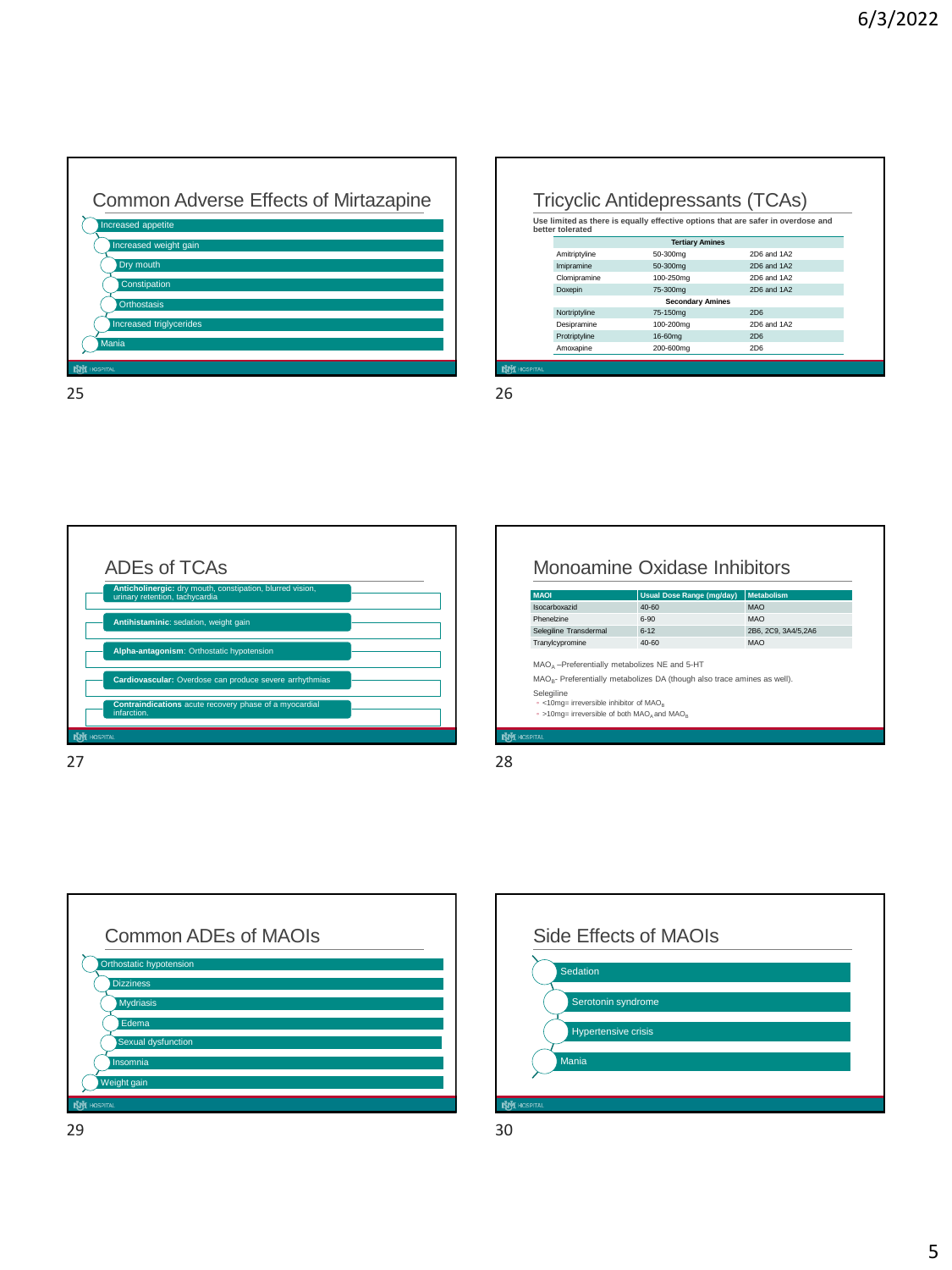|                                      | <b>MAOI</b> Diet                                                                                                                                        |                                                                                                                                       |
|--------------------------------------|---------------------------------------------------------------------------------------------------------------------------------------------------------|---------------------------------------------------------------------------------------------------------------------------------------|
| <b>Class of food</b><br>and Beverage | <b>Tyramine-Rich Foods and Beverages to Avoid</b>                                                                                                       | Acceptable Foods, Containing No or Little<br><b>Tyramine</b>                                                                          |
| Meat, Poultry,<br>and Fish           | Air dried, aged and fermented meats, sausages and<br>salamis (including cacciatore, hard salami and mortadella);<br>pickled herring                     | Fresh meat, poultry and fish, including processed<br>meats (e.g., lunch meats, hot dogs, breakfast<br>sausage, and cooked sliced ham) |
| Vegetables                           | Broad bean pods (fava bean pods)                                                                                                                        | All other vegetables                                                                                                                  |
| Dairy                                | Aged cheeses                                                                                                                                            | Processed cheeses, mozzarella, ricotta cheese,<br>cottage cheese and yogurt                                                           |
| Beverages                            | All varieties of tap beer, and beers that have not been<br>pasteurized so as to allow for ongoing fermentation                                          | Avoid with all antidepressants, but MAOIs in<br>particular.<br>(Bottled and canned beers and wines contain little)<br>or no tvramine) |
| <b>Miscellaneous</b>                 | Concentrated yeast extract (e.g., Marmite), sauerkraut,<br>most soybean products (including soy sauce and tofu);<br>OTC supplements containing tyramine | Brewer's yeast, baker's yeast, soy milk,<br>commercial chain-restaurant pizzas prepared with<br>cheeses low in tyramine               |









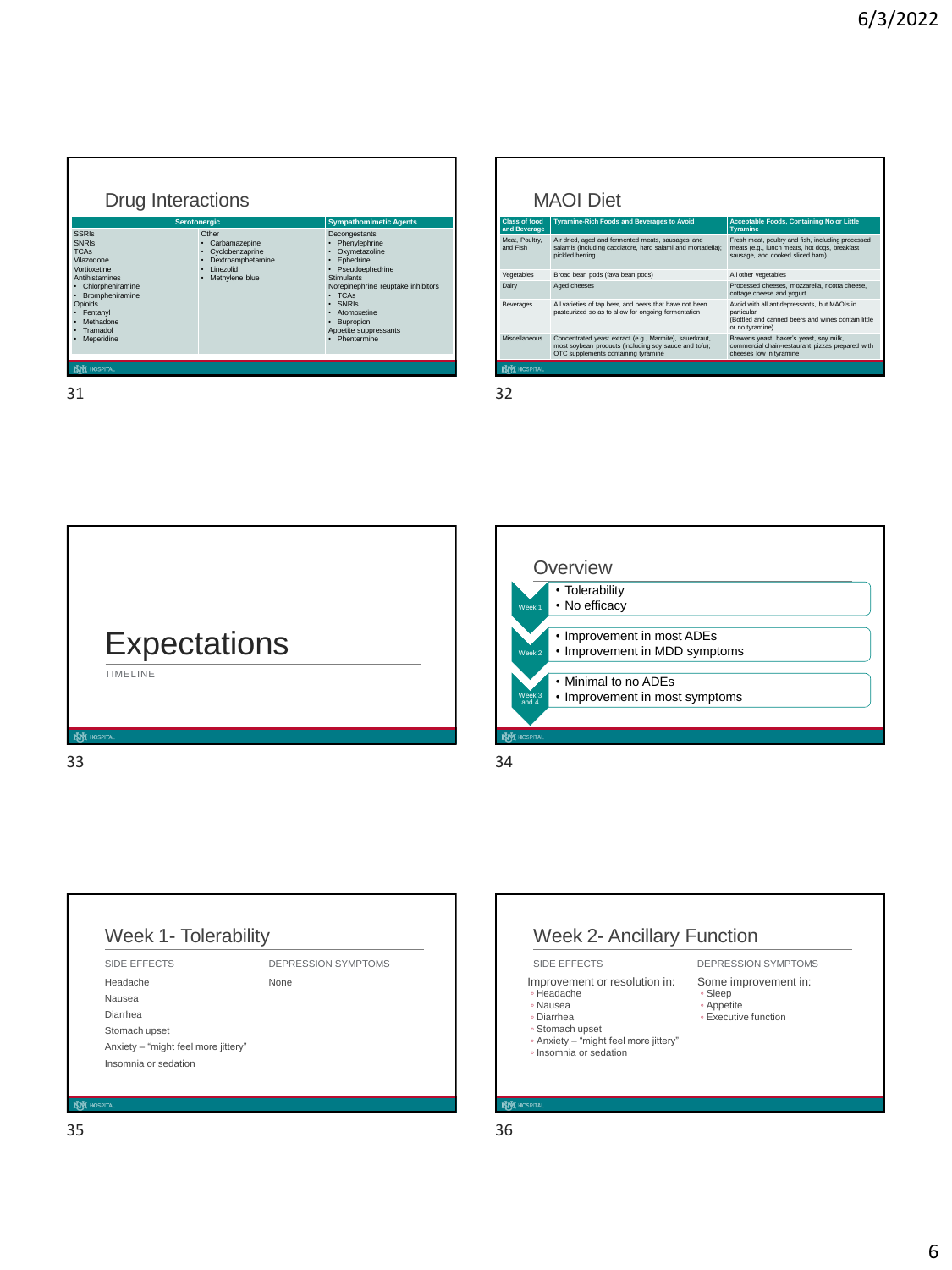### Week 3 and 4

#### SIDE EFFECTS

Resolution or Tolerability \* Dose increases can reset potential risk of causing symptoms

### DEPRESSION SYMPTOMS

Improvement in: ◦ Energy ◦ Memory ◦ Self-care ◦ Depression

## Side Effect Management SELF LIMITING

 $37$   $38$ 



## **Jitteriness**

Usually transient ◦ Resolves in 1-2 weeks after initiation or increasing dose

Avoid caffeine or other stimulants

Recommended decrease dose, then increase at a slower rate Switch medications

◦ Nefazodone and mirtazapine have lower incident

Adjunct with beta-blocker

### Insomnia

Avoid caffeine, alcohol, or tobacco at bedtime Consider CBT-I Change timing of medication Decrease dose of antidepressant

Switch medications or adjunct: ◦ Mirtazapine, nefazodone, TCA (doxepin), trazodone

## Withdrawal Syndrome

SYMPTOMS

Increased anxiety, depression or mood swings

Flu-like symptoms, headache, fatigue, dizziness, vertigo

Electric shock sensation (or "brain zaps")

#### **Not directly life threatening- risk depends on ½ life of medication** Adherence

MANAGEMENT

Switch to medication with longer ½ life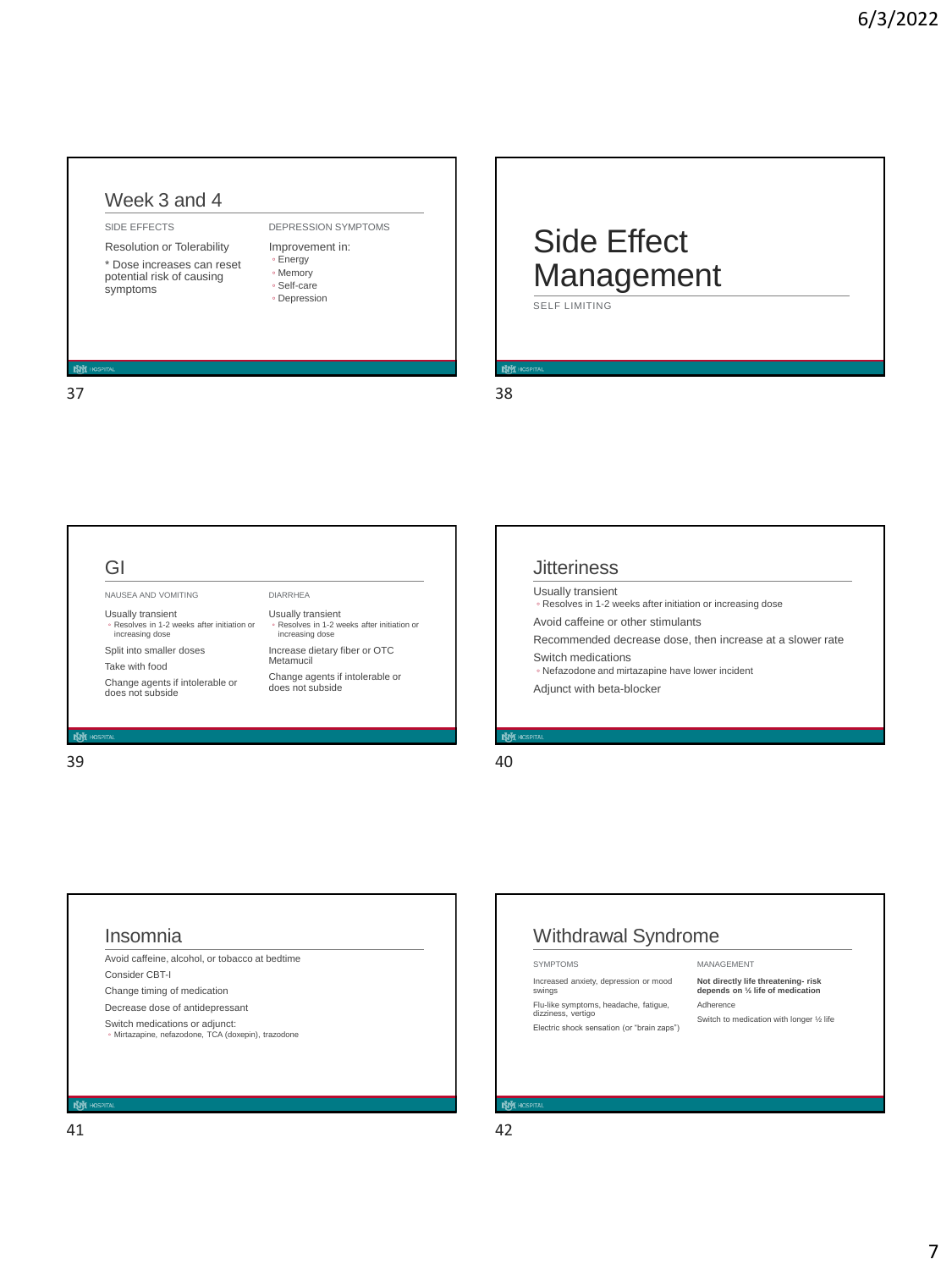### Case Break

AJ is a 39yoM with MDD who regularly picks up his prescriptions at your community pharmacy. He comes<br>to the pickup window where you, the pharmacy technician, are helping him. He asks for his prescription,<br>and you note tha

| <b>Last filled</b> |
|--------------------|
| April 30, 2022     |
| March 15, 2022     |
| March 15, 2022     |
| January 12, 2022   |
| December 20, 2022  |
|                    |

43 44

### Case Break

Which of the following concerns may be playing a role in AJ's fill history? A. Nausea

B. Erectile dysfunction

- C. Antidepressant withdrawal syndrome
- D. Increased anxiety

### Case Break

After discussing with AJ, he reports he will occasionally get anxious and feel like his dulucetine is making him more depressed. He will even more the will feel<br>dulucetine is making him more depressed. He like with a more

A. "Hey, a patient has a question for you"

B. "A patient might be experiencing side effects to duloxetine, which he does not always fill on time"

C. " Hey, a patient might be experiencing serotonin syndrome from duloxetine, which he takes too much of." D. Run!

45 46

## Case Break

AJ describes the above symptoms to you, the pharmacist. What could be a question to ask for further clarification?

- A. "Why are you always refilling your duloxetine late?"
- B. "How often do you forget to take a dose of the duloxetine"
- C. "Did you tell your PCP about these symptoms?"
- D. "Can you wait for the technician to come back; I am going on break?"

## Case Break

AJ tells you that he will miss a dose maybe every two weeks and that is usually when he notices these side effects. What is the likely side effect he is experiencing and what counseling can you give?

A. Withdrawal syndrome- counsel on not life threatening and adherence will help B. Serotonin syndrome- counsel to stop taking the medication right away

C. Increased jitteriness- counsel on symptoms are transient and will go away in 2 weeks

D. Increased jitteriness- counsel on asking his PCP for a benzodiazepine prescription to help

Side Effect Management LONG-TERM OR SEVERE ADES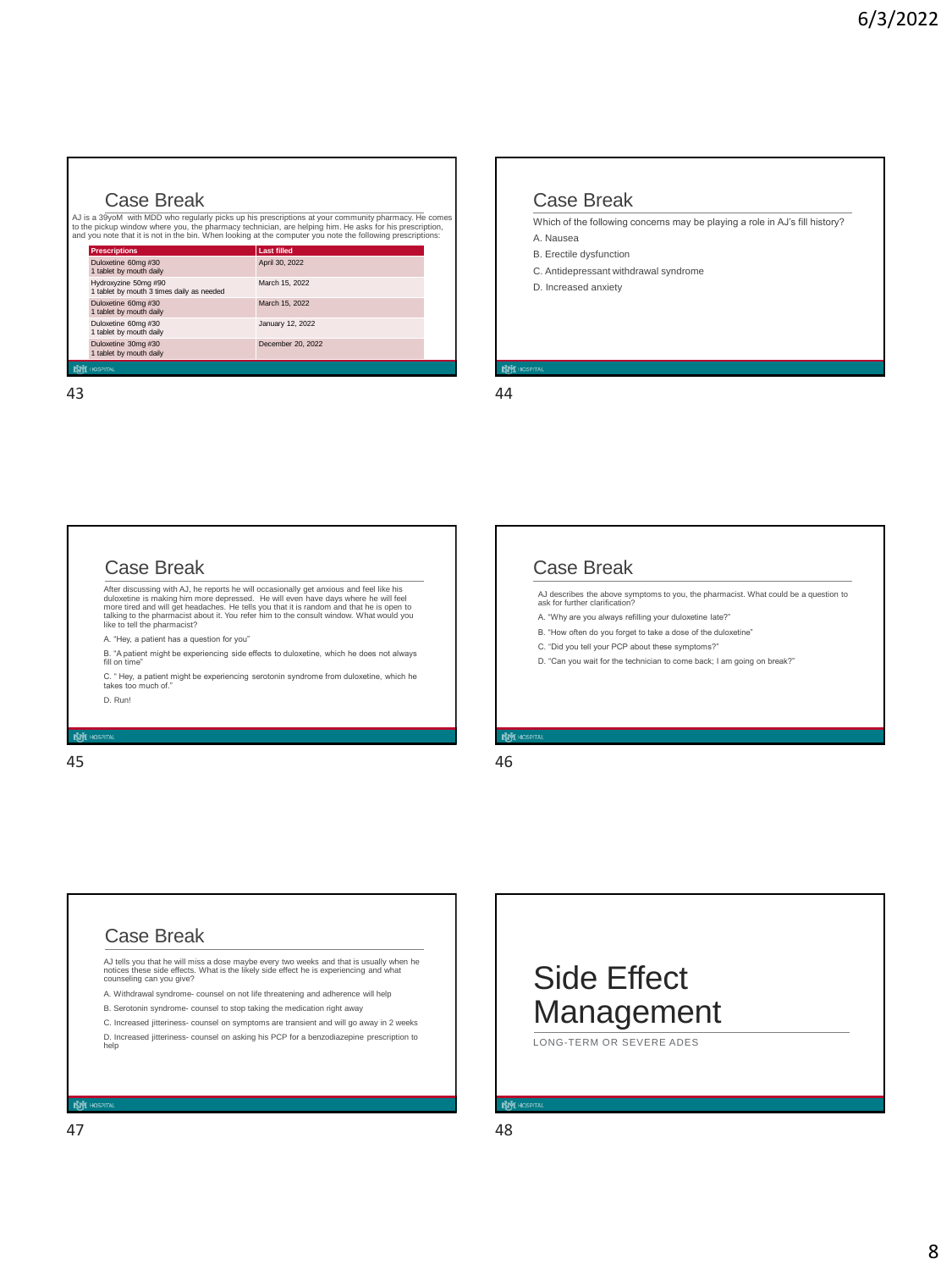## Warnings and Precautions With All Antidepressants

**[US Boxed Warning]:** Antidepressants increase the risk of suicidal thinking and<br>behavior in children, adolescents, and young adults (18 to 24 years of age) with major<br>depressive disorder (MDD) and other psychiatric disord Serotonin Syndrome Increased risk of bleeding Activation of mania/ hypomania

49 50

## **Suicidality** • Counsel that it is rare but to watch for worsening ideation or gestures, especially the beginning of treatment and among younger patients (<25 years of age). • Discuss the possibility that adverse events may occur, including behavioral agitation or anger, and encourage patients to seek help should this occur. • Deal with the subject of suicide directly.



51 52